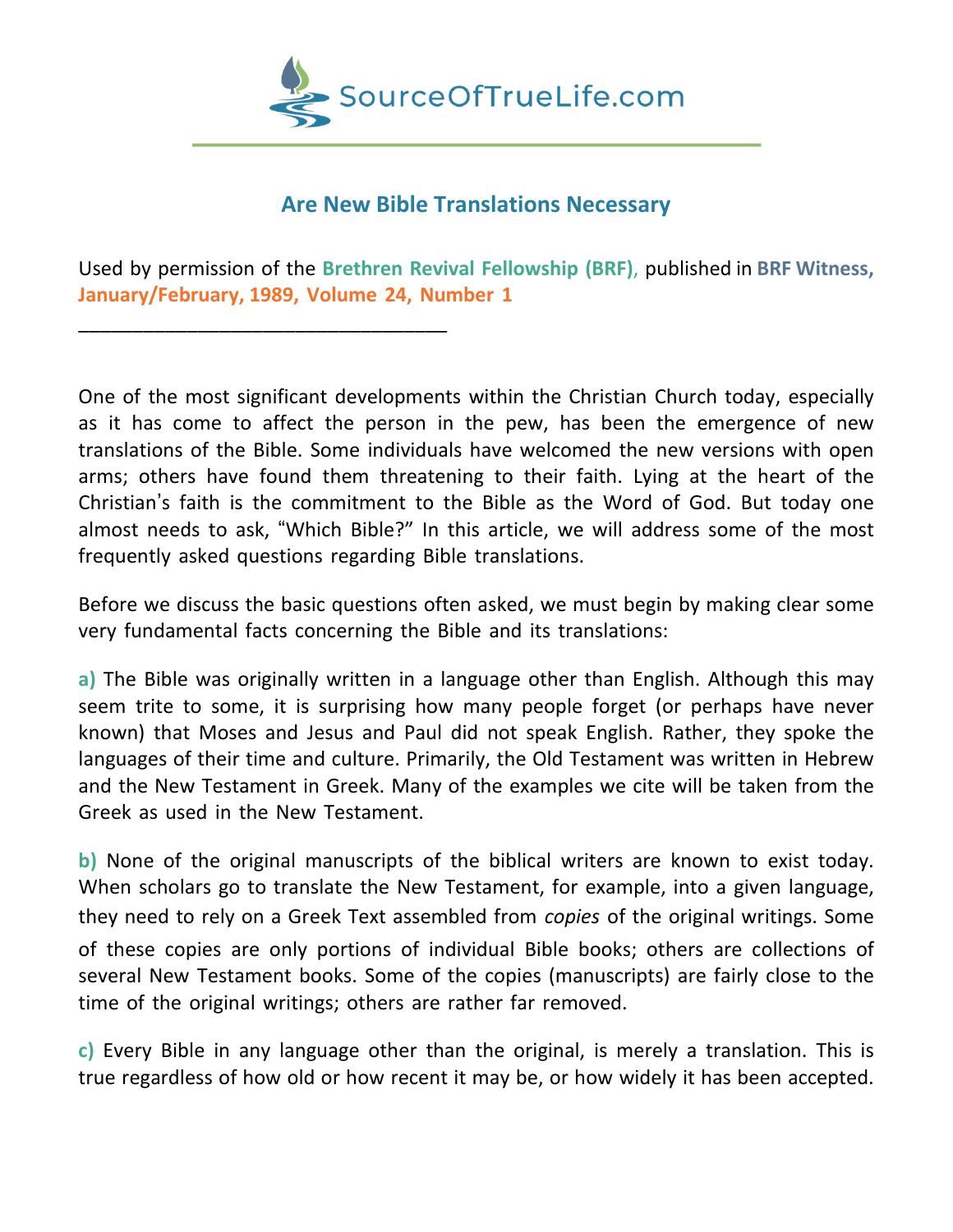Translations are merely the work of *fallible* men attempting to place the message of an *infallible* God into the language of a given people.

**d)** Every translation of the Bible (whether into English or Spanish or any other language) involves, by the very nature of the translation, some interpretation on the part of the translators, and thus may not express the message of the original in a complete and total sense. Often there are shades of meaning in the text being translated that just simply cannot be expressed in the same way in another language.

With these fundamental facts as a background, we are now ready to address the common questions often asked regarding the emergence of the new translations.

## **1. WHAT IS A BIBLE TRANSLATION?**

To "translate" is simply to attempt to say in one language, that which was said in another. In reference to the Scriptures, it is the attempt to take the Word of God, as written in the Hebrew and Greek languages, and convey that Word clearly and faithfully in the language common to the people for whom the translation is being made. This very act is necessary because relatively few Christians know anything about the ancient languages, and even fewer of us are skilled enough in them to be able to accurately convey their meaning in our language. Translation is an extremely difficult and meticulous science, requiring great linguistic skills and a thorough knowledge of the cultures and mind-sets of the biblical writers. Unless one is a rare individual who has a working knowledge of Greek and Hebrew and can *freely* move between his native tongue and the biblical languages, lie is fully dependent upon a translation.

As the process of translation occurs, various judgments must be made concerning how to best represent the original meaning in the current language. Anyone who speaks more than one language knows firsthand the difficulty in conveying fully into one language the meaning of a statement made in another. This is complicated by the fact that sometimes English has no direct equivalent for a Hebrew or Greek word. Or, perhaps a word in Greek may carry several shades of meaning and the translator must decide which shade to represent in a given setting. (An example of this can be seen in the Greek word *peiramos* which carries both the idea of *temptation* and *testing–* two concepts which are quite different in our way of thinking. When the translator encounters "peiramos" in the Greek, a decision must be made regarding which of these two meanings might have been in the mind of the writer. Which meaning is chosen, is a judgment of interpretation, and may or may not be correct).

Another barrier between us and the original manuscripts of the Bible is the cultural gap. We live in a world which is far removed and vastly different from the world of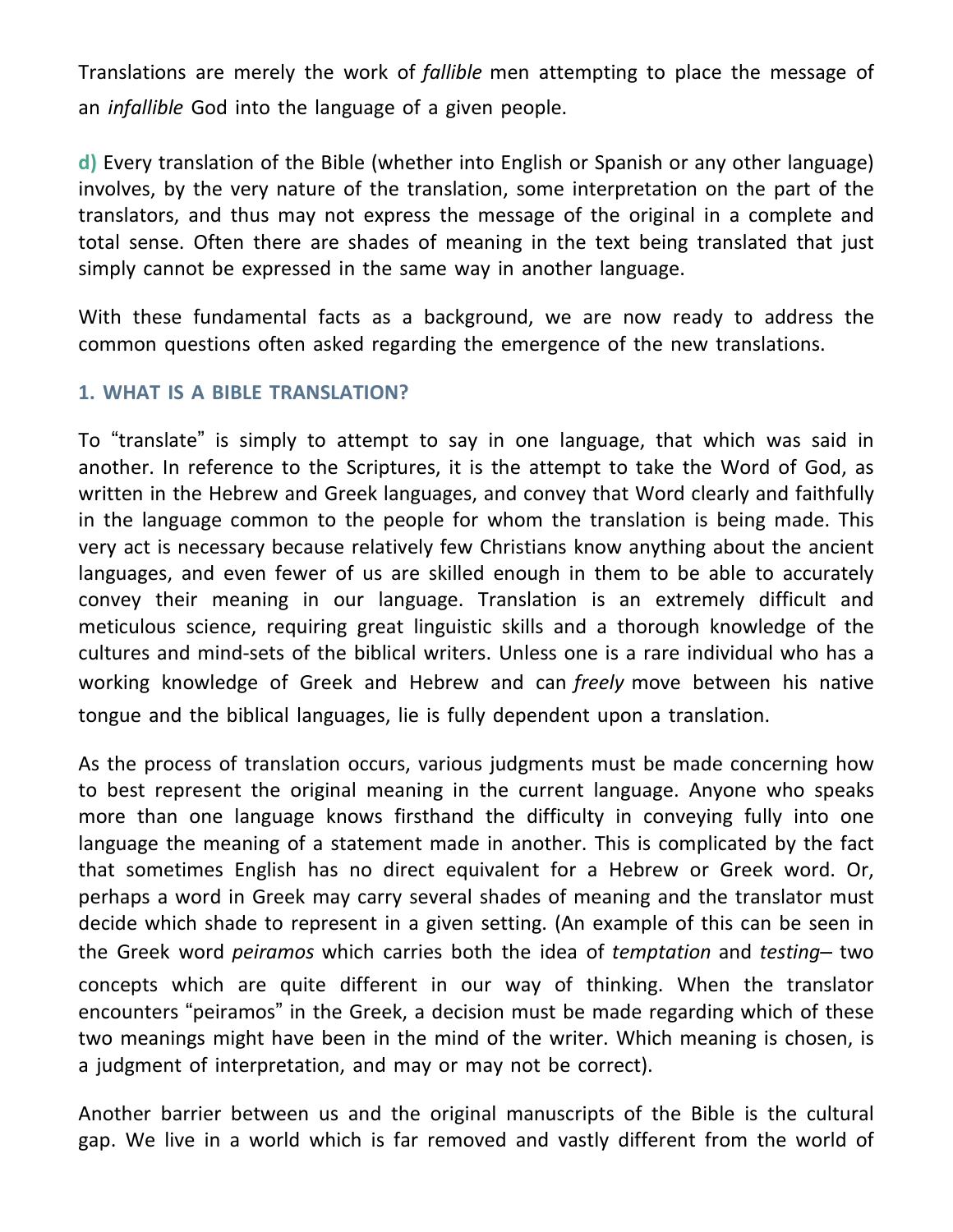both the Old and New Testaments. This gap is one which is keenly felt in the process of translation. For example, people today (unless taught otherwise) will have no idea what the *denarius* (a unit of money), or *mina* (a unit of weight), or *omer* (a unit of dry measure) refers to. Should the translator use these words, or should he replace them with equivalents in his culture?

For reasons just cited, developing a translation is a difficult endeavor. The goal is to faithfully represent in another language, the Bible as it was originally written, giving accurate interpretation of the meaning of the Bible in the other language. Even though the goal is easy enough to explain, the task is not easy.

### **2. WHY ARE THE** *NEW* **TRANSLATIONS NECESSARY?**

Most of us accept what has been explained thus far, but this still does not answer the question as to why a *new* translation of the Bible into English is necessary. The Bible has been translated into our English language many years ago. The King James Version was completed in 1611 and has undergone at least four major revisions since then. Some ask, "is this no longer good enough?"

The question is not so much whether the King James Version is a good translation. Instead, *the need* for a new translation of the Bible into English becomes clear when the following two truths are recognized: First, we must ever remember that *language changes.* Second, there have been *significant advances* made in the area of biblical scholarship.

**a)** Language changes. No language is static. The English we use today varies greatly from that which was spoken in 17th Century England. For example, some words have changed their meaning. To "let" (see **2 Thessalonians 2:7**, KJV) meant to "hinder," but now means to "allow" or to "permit." To "prevent" (see **Matthew 17:25**, KJV) meant to "precede" or to "go before;" now it means to "stop" or to "hinder. " "Conversation" (see **Galatians 1:13,** KJV) was used to indicate one's manner of life, but now refers to informal dialog between people. One could go on and on giving examples, but the point is clear-over the centuries, words change their meaning.

Not only do the meanings of some words change, but there has been change also in the manner by which the words are joined together to express a complete thought. In other words, the grammatical syntax of the language changes also. This is most easily noticed in the long sentences in the KJV, with frequent use of colons and semicolons. The English of today tends to use shorter and less complicated structures. An example of this can be seen in **1 John 1: 1-3** where the KJV is all one sentence (and thus rather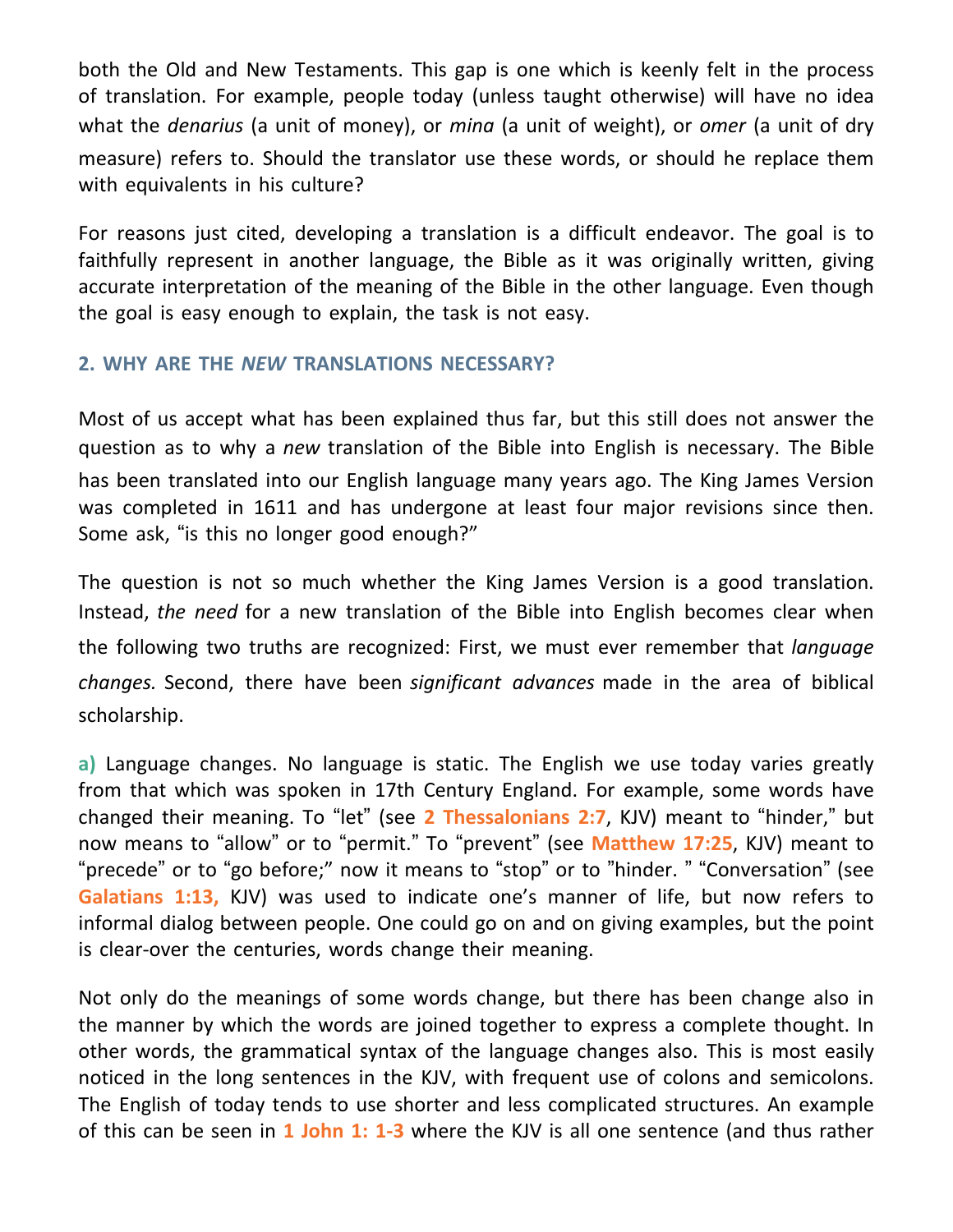difficult to carefully follow). The New International Version (NIV) by way of contrast is divided into four sentences (thus simplifying understanding).

Language changes, and thus the writings which we hope will have an effect on this generation, must be rendered in language which is easily understood and commonly spoken. Who of us (even those raised with the KJV) can really understand the following verse (taken from the KJV)? "Ye are not straitened in us, but ye are straitened in your own bowels" **(2 Corinthians 6:12).** Is not the NIV more clear when it says, **"We are not withholding our affection from you, but you are withholding yours from us"?** We have lots of hurdles to cross in reaching the world for Christ. Let's not create another by forcing on the men and women of this generation a Bible which was translated for a people of another culture and in a different idiom of English.

**b)** Significant advances have been made in the area of biblical scholarship. This is a second reason why new translations are valuable. We do not mean that the individuals who labored to produce the biblical translations of the past were not well trained. Indeed, they often had the best training available in their day. But much more has been learned about the nature of biblical Hebrew and *koine* Greek (the particular form of Greek used in the New Testament). Also through archaeological discoveries and access to remote areas of the world (often the locations of monasteries in which ancient copies of the Bible were made), the scholar of today has available for use many more ancient manuscripts of the Bible than did his predecessors just a century ago.

For the New Testament alone, translators today have over 5300 manuscripts at their fingertips. Only 25 of these texts were at the disposal of the translators of the KJV. Arid in relation to the Old Testament, most everyone has heard of the Dead Sea Scrolls, only discovered in 1948 in caves close to the Dead Sea in Israel. The influence of these manuscripts upon both Old and New Testament scholarship is still being weighed. The discovery was very profound in that the scrolls are almost 1000 years older than previously available manuscripts were (and thus 1000 years closer to the time of the writing of the original manuscripts of the Old Testament). Should not the Bibles we read today, reflect the latest and best information available in Bible translation?

#### **3. WHY HAVE SOME VERSES BEEN DELETED AND OTHERS CHANGED?**

Anyone who has read one of the newer translations of the Bible could not help but notice some significant changes, Most of the time. these changes are merely that of *rewording* the text to render it more clearly. However, sometimes the change is in the *deletion* of a word or phrase (for example, "through the Spirit" in 1 Peter 1:22), or the *addition* of a word or phrase (for example, 11 according to God" in 1 Peter 5:2). At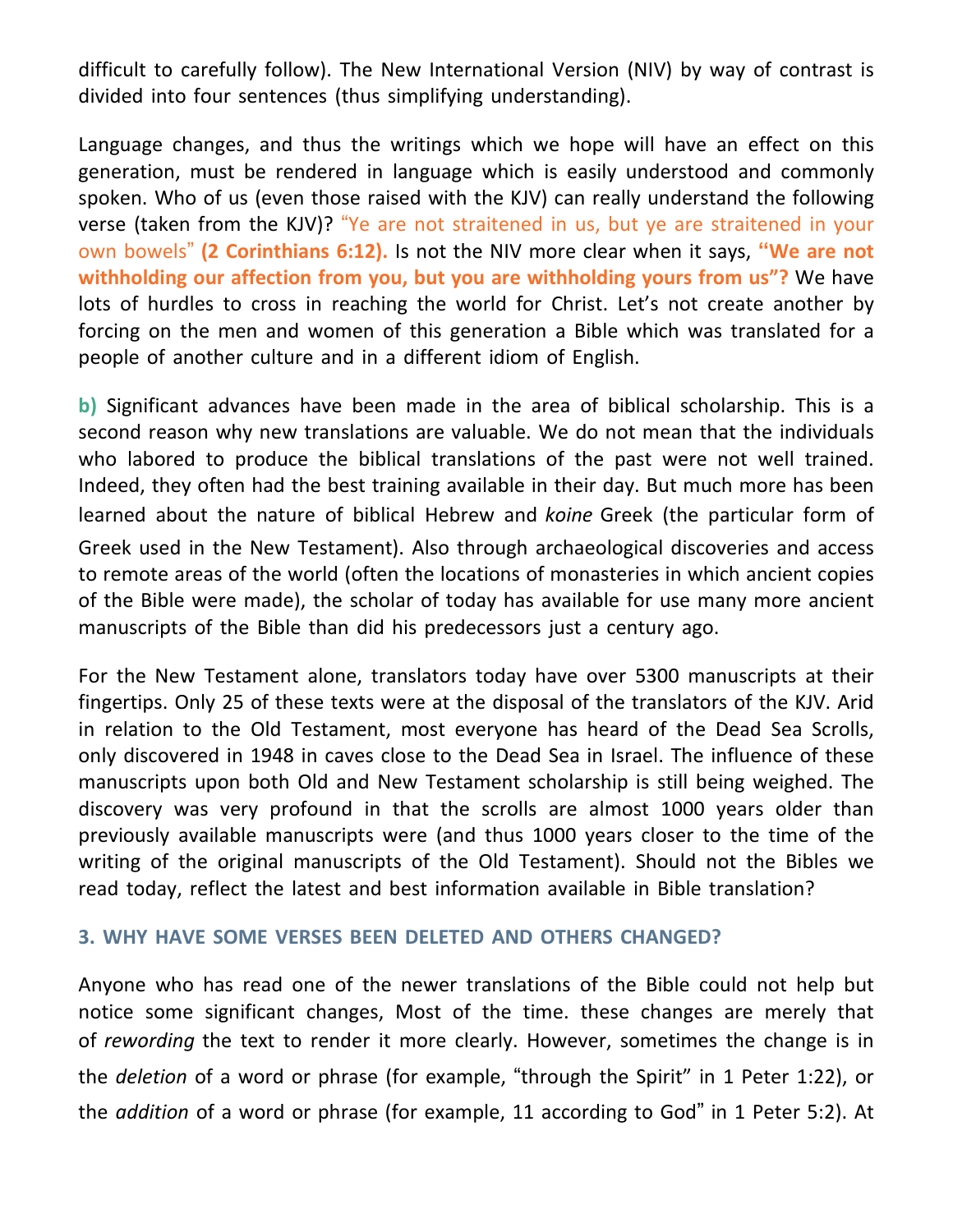other times, there are significant portions deleted or identified (by footnote or marginal reading) as not being in some of the manuscripts. Notice, for example, **Mark 16:9-10, John 5:3b-4, John 7:53-8:11, and 1 John 5:7.**

Why do these additions and deletions occur? As noted earlier, there are thousands of manuscripts available for the New Testament alone. As one examines the various manuscripts, two amazing things emerge: First, no two of the manuscripts are alike in every detail. The differences can be as small as the spelling of a word, or as large as the deletion of an entire passage. This is more true of the New Testament than the Old. The books of the Old Testament were meticulously copied by an order of trained scribes. Care was taken in copying because for centuries they were recognized (canonized) as the sacred texts for the Jewish faith. On the other hand, with the rapid and unorganized spread of the early Church, the writings which eventually became recognized as authoritative for the New Testament, were freely distributed and hastily duplicated by anyone who desired a copy for themselves or their church. This resulted in a vast collection of manuscripts, many of which contain significant variations. Consequently, since the translators of the KJV had only 25 manuscripts to consider (and these were, for the most part, rather recent and basically representing only one area of manuscript tradition), the KJV does not reflect the textual variations which are actually present.

The vast variation among the manuscripts is the first amazing fact. The second fact is even more amazing. If you could examine the variations, you would find that among thousands of different readings, not one of them affects a basic fundamental doctrine. No truth of Christianity nor doctrine of the faith is in doubt because of a variant reading within the many manuscripts. The deity of Christ, His virgin birth, the blood atonement, salvation by grace through faith, etc., are never brought into question by the reading of the manuscripts. Personally, I find this utterly amazing – an indication of God's watchful care over the transmission of His Word throughout the centuries. Glory be to God!

But does not the Bible itself warn against adding to or deleting from the words of Scripture (see **Revelation 22:18-29**)? It most certainly does! We must realize however that the standard by which we judge the Word of God is not any particular *translation* of the Bible. Rather, our standard must be *the original text* of Scripture as best assembled from the manuscripts available. One cannot take the KJV (or any other translation) and use it as the measuring rod for infallibility. It is just as likely that the KJV *contains* words and sentences which are not in the original, as it is that one of the newer translations *omits* certain sections. Our commitment to the Word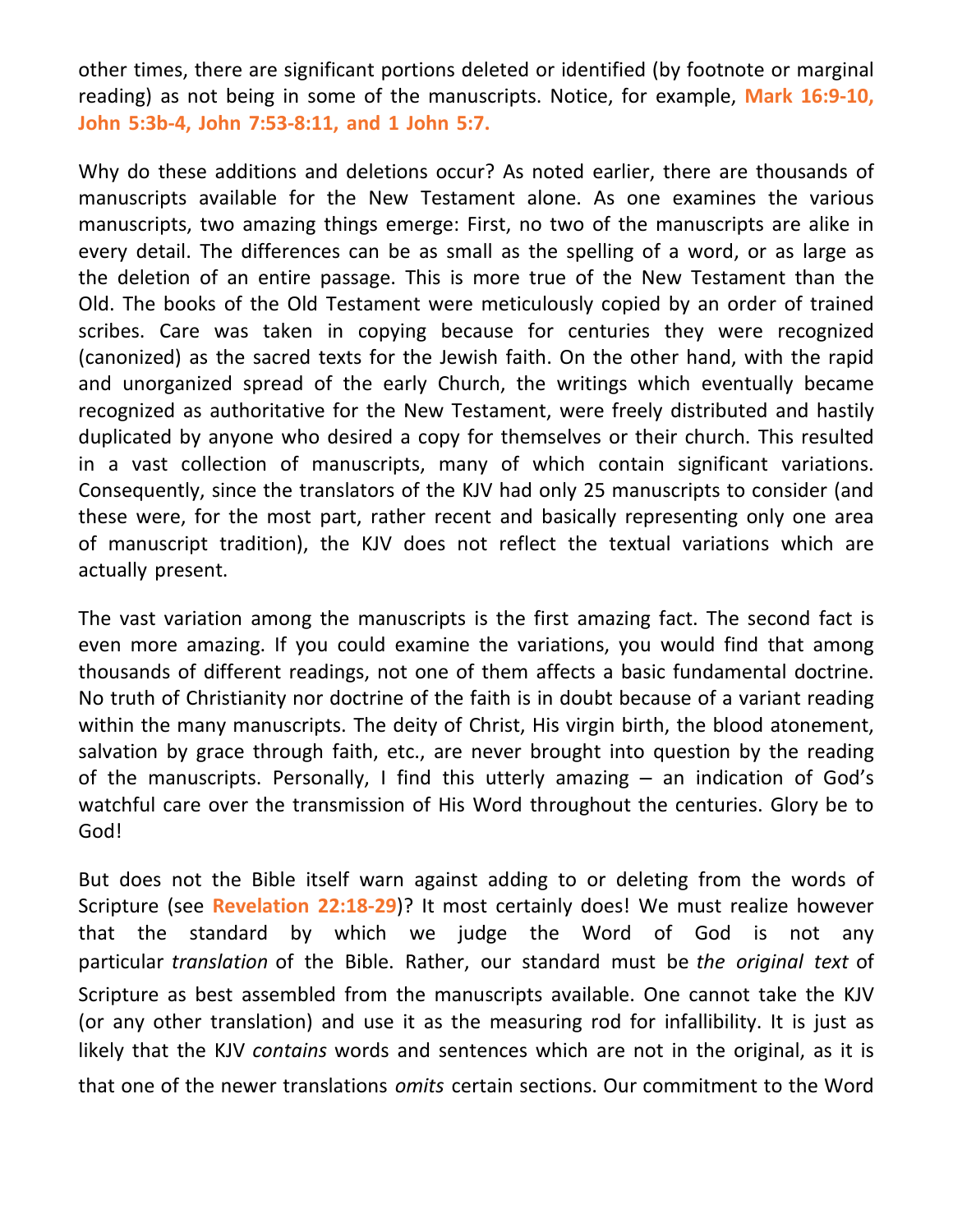of God should be such that we want the Bible to reflect any change which is evident in the older manuscripts. It should at least be mentioned in a footnote or in the margin.

#### **4. WHY ARE THERE SO MANY TRANSLATIONS?**

The number of new translations since the turn of the Century has been staggering. However, this is not the first era in which numerous translations have appeared. Prior to the acceptance of the KJV (which took more than fifty years), there were no fewer than eight other translations offered to the churches. The current variety of translations is a result of several factors:

**a)** Certain translations reflect different basic and accepted texts of the original languages. For example, since there is such a variation among the Greek manuscripts, several renditions of the Greek New Testament are available. The *Textus Receptus* is the text on which the KJV and the New King James Version (NKJV) are based. There is also the *United Bible Society Text* which attempts to render the readings of the *oldest* manuscripts, even if certain readings are only rarely found in manuscripts. There is also the *Majority Text* which attempts to render only those readings supported by the *majority* of manuscripts, regardless of their age. Similar differences occur with the Old Testament as well. Consequently, a translation will differ depending upon which basic text is used for translation.

**b)** The variety of current versions also reflects a difference in translation philosophy. Should a translation be as literal as possible? By "literal" we mean, should it attempt to stick as closely as possible to the word order and **syntax of the** original language? Of course, an exact word-for-word translation cannot be done, for the biblical languages are highly inflected. "Inflected" means that the role of a particular word in a sentence is governed by the word's prefixes and suffixes, not by its location in the sentence (as in English). Some of the new translations attempt to be as literal as possible (for example, the Revised Standard Version [RSV] and the New American Standard Bible NASB]). This sounds like a good approach, but the result is often a translation in choppy" English which does not reflect the usual way sentences are spoken in our language.

Another philosophy of translation is often referred to as the *dynamic equivalence* method. In this approach, the concern is not to adhere as closely as possible to word order, but rather to render the *meaning* of the sentence as clearly as possible in the modern language. The particular use of words is not ignored, but the emphasis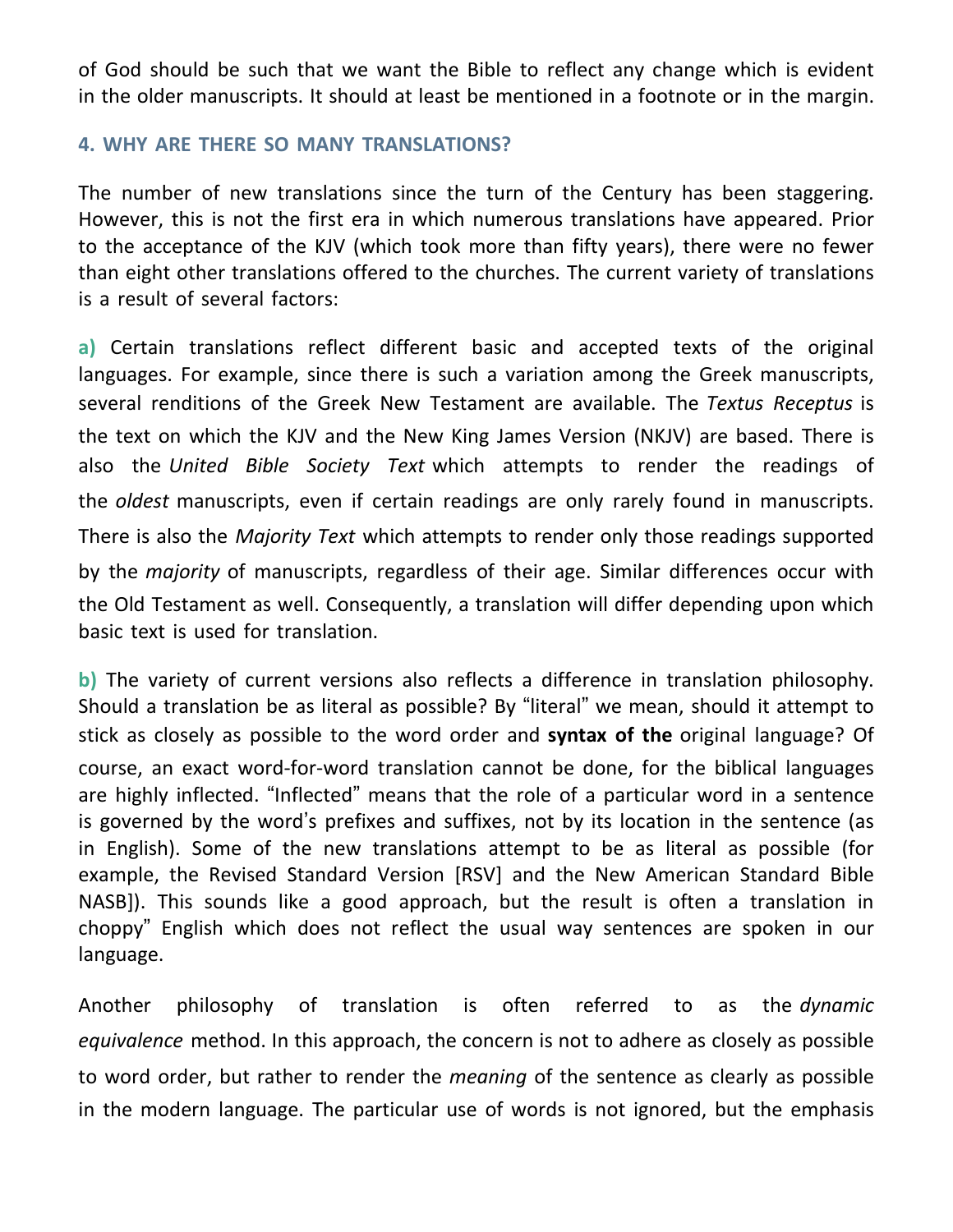is placed more directly on the best way to express in the translation the *concept* being conveyed in the Scripture. This too sounds good, but the extreme of this becomes nothing more than a paraphrase. A "paraphrase" is a very free rendition in which the translator inserts much of his own understanding. Examples of Bible paraphrases include the *Living Bible* (LB), the *Phillips Translation* (PH), and the *Today's English Version* (TEV).

Perhaps the best approach in translation is one which attempts to combine both of the above, seeking to relate the meaning clearly, but also attempting to be as literal as possible without butchering the English language. Presently, the NIV accomplishes this goal most successfully.

The fact of the matter is, no one translation, regardless of how well it is done, can capture the full meaning of the Scripture as it was originally given. (The Amplified Bible is an attempt to do this very thing, but as a result, it becomes very cumbersome and difficult to read). Something is always lost in the translation process, especially when there exists not only a language barrier, but also a cultural obstacle. For this reason, although you may prefer one translation over another, you should frequently confer with other translations in your study, and not insist that everyone use the same translation that you prefer.

#### **5. HOW CAN I KNOW WHICH TRANSLATION IS THE BEST?**

This is a difficult question to answer. One must ask, "Best for what?" The *Living Bible* cannot be surpassed for gaining an overall understanding of a large section of the Bible. It can be used to read books quickly, in one sitting, in order to get the gist of the entire passage. For public reading and exposition, the *New International Version* is a choice, because of its clarity, accuracy, and excellent English. When doing critical, exegetical work on a passage, it is hard to beat the literal nature of the *New American Standard Bible*. And if it is beauty and poetry and cadence that you prefer, then the time-honored *King James Version* is the best.

When selecting a version of the Bible, next to the translation's accuracy, the most important aspect to consider is how well it conveys God's message *to* you. For some, the choice may be the KJV (especially persons who have been raised with it). For others, the choice could quite likely be one of the newer translations. Whatever you do, don't allow some fanatical, fundamentalist preacher to convince you that the *only* acceptable translation (or the most accurate one) is the KJV. That simply is not true.